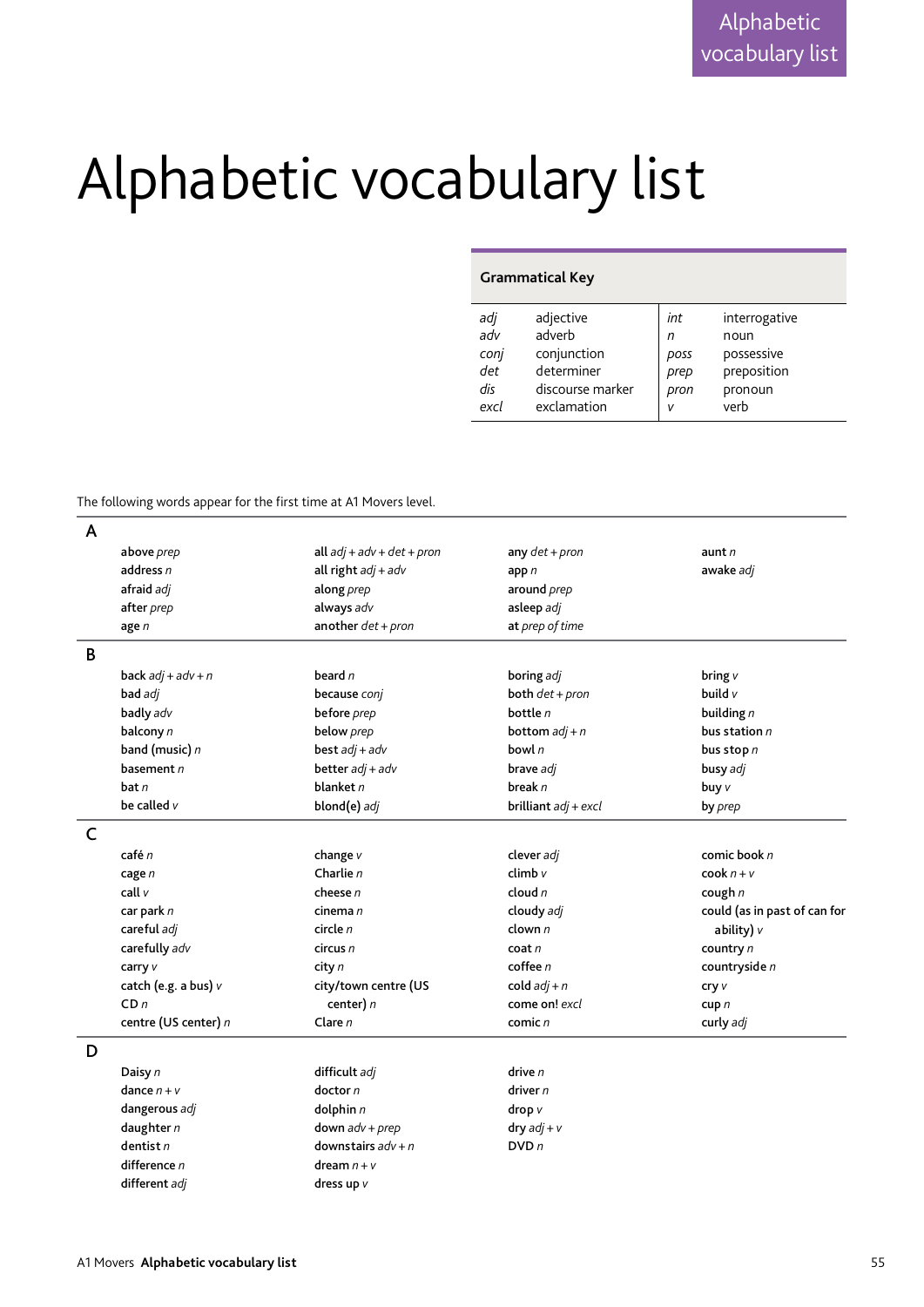| E           |                         |                         |                          |                   |
|-------------|-------------------------|-------------------------|--------------------------|-------------------|
|             | earache n               | elevator (UK lift) n    | everyone pron            | excuse me dis     |
|             | easy adj                | email $n + v$           | everything pron          |                   |
|             | e-book $n$              | every det               | exciting adj             |                   |
|             |                         |                         |                          |                   |
| F           |                         |                         |                          |                   |
|             | fair adj                | feed $v$                | fish v                   | Fred n            |
|             | fall $v$                | field $n$               | fix $v$                  | Friday n          |
|             | famous adj              | film (US movie) $n + v$ | floor (e.g. ground, 1st, | frightened adj    |
|             | farm n                  | film (US movie) star n  | etc.) $n$                | funfair $n$       |
|             | farmer $n$              | fine $adj + excl$       | fly $n$                  |                   |
|             | fat adj                 | first $adj + adv$       | forest $n$               |                   |
| G           |                         |                         |                          |                   |
|             | get dressed v           | get up v                | granddaughter n          | ground $n$        |
|             | get off v               | glass $n$               | grandparent n            | grow v            |
|             | get on v                | go shopping v           | grandson $n$             | grown-up n        |
|             | get undressed v         | goal n                  | grass $n$                |                   |
| H           |                         |                         |                          |                   |
|             | have (got) to $v$       | holiday n               | how adv                  | hungry adj        |
|             | headache n              | homework n              | how much $adv + int$     | hurt v            |
|             | helmet $n$              | hop v                   | how often $adv + int$    |                   |
|             | help v                  | hospital $n$            | huge adj                 |                   |
|             | hide v                  | hot adj                 | hundred $n$              |                   |
|             |                         |                         |                          |                   |
| J.          |                         |                         |                          |                   |
|             | ice $n$                 | idea n                  | internet n               | island $n$        |
|             | ice skates n            | ill adj                 | into prep                |                   |
|             | ice skating n           | inside $adv + n + prep$ | invite v                 |                   |
| J           |                         |                         |                          |                   |
|             | Jack n                  | $\lim n$                | jungle n                 |                   |
|             | Jane $n$                | Julia n                 |                          |                   |
| K           |                         |                         |                          |                   |
|             | kangaroo n              | kick n                  | kind $n$                 | kitten n          |
|             |                         |                         |                          |                   |
| L           |                         |                         |                          |                   |
|             | lake n                  | leaf/leaves $n$         | lion n                   | loud adj          |
|             | laptop $n$              | library n               | little adj               | loudly adv        |
|             | last $adj + adv$        | lift (US elevator) n    | look for v               |                   |
|             | laugh $n + v$           | Lily $n$                | lose v                   |                   |
| M           |                         |                         |                          |                   |
|             | machine $n$             | mean $\nu$              | Monday n                 | moustache n       |
|             | map $n$                 | message $n$             | moon $n$                 | move v            |
|             | market n                | milkshake $n$           | more $adv + det + pron$  | movie (UK film) n |
|             | Mary n                  | mistake $n$             | $most$ adv + det + pron  | must v            |
|             | matter $n$              | model $n$               | mountain $n$             |                   |
| N           |                         |                         |                          |                   |
|             | naughty adj             | need v                  | noise n                  | nurse n           |
|             | near $adv + prep$       | net n                   | noodles $n$              |                   |
|             | neck n                  | never adv               | nothing pron             |                   |
|             |                         |                         |                          |                   |
| $\mathbf O$ |                         |                         |                          |                   |
|             | o'clock adv             | only adv                | outside $adv + n + prep$ |                   |
|             | $off$ adv + $prep$      | opposite prep           |                          |                   |
|             | often adv               | out adv                 |                          |                   |
|             | on $adv + prep$ of time | out of prep             |                          |                   |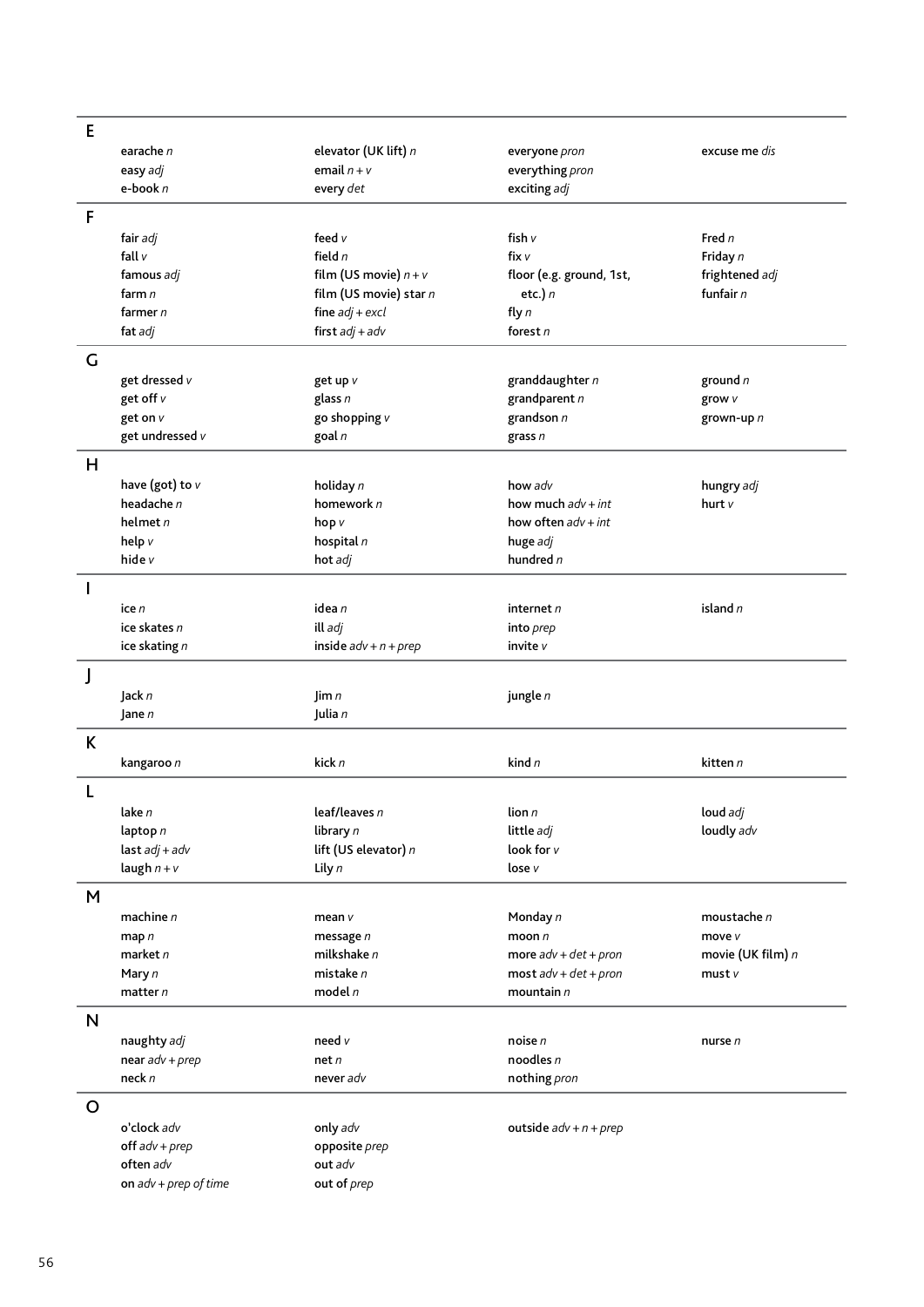| P            |                    |                     |                           |                          |
|--------------|--------------------|---------------------|---------------------------|--------------------------|
|              | pair n             | pasta n             | place $n$                 | practice n               |
|              | pancake n          | Paul n              | plant $n + v$             | practise v               |
|              | panda n            | penguin n           | plate $n$                 | present $n$              |
|              | parent n           | Peter n             | player n                  | pretty adj               |
|              | parrot n           | picnic n            | pool $n$                  | puppy n                  |
|              | party n            | pirate n            | pop star n                | put on $V$               |
|              |                    |                     |                           |                          |
| Q            |                    |                     |                           |                          |
|              | quick adj          | quickly adv         | quiet adj                 | quietly adv              |
| $\mathsf{R}$ |                    |                     |                           |                          |
|              | rabbit n           | ride $n$            | rock n                    | roof n                   |
|              | rain $n + v$       | river $n$           | roller skates n           | round $adj + adv + prep$ |
|              | rainbow n          | road $n$            | roller skating $n$        |                          |
|              |                    |                     |                           |                          |
| S            |                    |                     |                           |                          |
|              | safe adj           | shark $n$           | snail $n$                 | stomach-ache n           |
|              | sail $n + v$       | shop v              | snow $n + v$              | straight adj             |
|              | salad $n$          | shopping $n$        | someone pron              | strong adj               |
|              | Sally n            | shopping centre (US | something pron            | Sunday n                 |
|              | sandwich n         | center) $n$         | sometimes adv             | sunny adj                |
|              | Saturday n         | shoulder $n$        | son $n$                   | supermarket n            |
|              | sauce n            | shout $\nu$         | soup n                    | surprised adj            |
|              | scarf n            | shower n            | sports centre (US center) | sweater n                |
|              | score v            | sick adj            | $\sqrt{n}$                | sweet adj                |
|              | seat n             | skate $n + v$       | square $adj + n$          | swim $n + v$             |
|              | second $adj + adv$ | skip v              | stair(s) $n$              | swimming pool n          |
|              | send v             | sky n               | star n                    | swimsuit n               |
|              | shall v            | slow adj            | station n                 |                          |
|              | shape n            | slowly adv          | stomach n                 |                          |
| T            |                    |                     |                           |                          |
|              | take v             | text $n + v$        | ticket n                  | town $n$                 |
|              | take off (i.e. get | than $conj + prep$  | tired adj                 | town/city centre (US     |
|              | undressed) v       | then adv            | tooth/teeth $n$           | center) n                |
|              | tall adj           | thin adj            | toothache n               | tractor n                |
|              | tea n              | think v             | toothbrush $n$            | travel v                 |
|              | teach $v$          | third $adj + adv$   | toothpaste $n$            | treasure n               |
|              | temperature $n$    | thirsty adj         | top $adv + n$             | trip $n$                 |
|              | terrible adj       | Thursday n          | towel $n$                 | Tuesday n                |
|              |                    |                     |                           |                          |
| U            |                    |                     |                           |                          |
|              | uncle $n$          | $up$ adv + prep     | upstairs $adv + n$        |                          |
| $\mathsf{V}$ |                    |                     |                           |                          |
|              | vegetable n        | Vicky n             | video $n + v$             | village n                |
|              |                    |                     |                           |                          |
| W            |                    |                     |                           |                          |
|              | wait v             | weather n           | when $adv + conj + int$   | world n                  |
|              | wake (up) $v$      | website $n$         | where pron                | worse $adj + adv$        |
|              | walk $n$           | Wednesday n         | which pron                | worst $adj + adv$        |
|              | wash $n + v$       | week n              | who pron                  | would $v$                |
|              | water v            | weekend $n$         | why int                   | wrong adj                |
|              | waterfall n        | well $adj + adv$    | wind $n$                  |                          |
|              | wave $n$           | wet adj             | windy adj                 |                          |
|              | weak adj           | whale $n$           | work $n + v$              |                          |
|              |                    |                     |                           |                          |

X

(No words at this level)